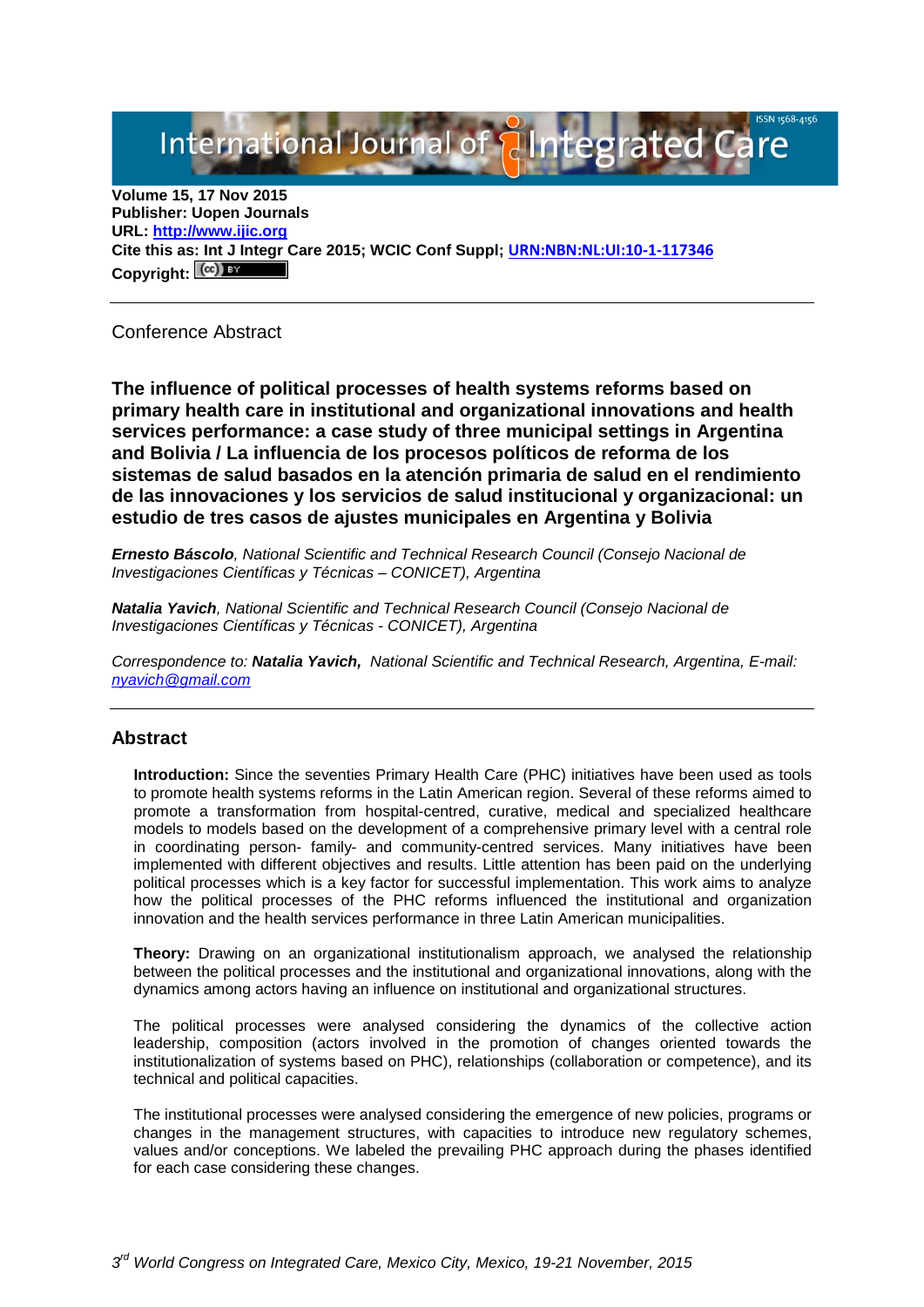The organizational processes were analysed considering the changes occurred in the healthcare and management model as a result of those innovations as well as the effects of the innovations in the health services structure (number of health centers, team composition, opening hours) and delivery (continuity of care, coordination, and access to healthcare).

**Methods:** We conducted a multiple case study of three PHC based reforms between 1990 and 2008. We selected three heterogeneous cases in terms of their PHC approach: selective PHC (Cochabamba, Bolivia); primary health care at the system level (Vicente López, Argentina) and PHC as a system strategy (Rosario, Argentina). We used the temporal bracketing strategy to identify different phases of the change process. We used a multi-methods approach which included the collection of qualitative and quantitative data through documental review, interviews and population and services surveys.

**Results:** The political process in Cochabamba was determined by the conflicts between professional and social movements. Though a PHC network was created which improved maternal and child healthcare, achievements in PHC comprehensiveness, coordination, continuity and access conditions were modest.

The political process in Vicente López was led by interdisciplinary PHC teams in a weak alliance with social movements in confrontation with hospital professionals. The PHC network expanded in terms of health centers and professionals, and achieved significant improvements in comprehensiveness, continuity and accessibility to healthcare. However, the ongoing professional conflicts and political tensions limited the PHC reform to the primary level and limited the advances in health services coordination.

In Rosario a strong alliance was formed consisting of PHC workers, social movements and municipal authorities. These members were committed to PHC principles and values. Rosario extended the PHC network, and made important improvements in comprehensiveness, continuity of care, coordination and access conditions. Gradually a PHC strategy became a core feature of the health services organization in Rosario.

**Discussion:** The reforms enabled new institutional structures which facilitate the creation and/or expansion of a PHC structure by the creation of new health centers, the development of health teams and the expansion of services offered and office hours. This implied a growth in health comprehensiveness and changes in the healthcare and management models, which had a positive impact on PHC performance. In the three cases PHC evolved from restrictive to more comprehensive and integrated approaches. But these changes assumed different magnitudes, paths, time frames, and dynamics as a result of the particular political process.

**Conclusion:** The path towards comprehensive, integrated and community centred PHC is neither a linear nor a natural process. It requires technical and political capacities, which require a wide collective action including key actors within the health system.

Our analysis was focused on the description of the political process with the public municipal health sub-system. Nevertheless, the processes of health system reconfiguration are influenced and interact with other government levels and health sub-systems. Future research could bring in these actors into the analysis.

## **Conference abstract Spanish**

**Introducción:** Desde los años setenta en la Atención Primaria de Salud (APS) se han utilizado iniciativas como herramientas para promover reformas de los sistemas de salud en la región latinoamericana. Varias de estas reformas para promover una transformación de modelos de salud curativos, médicos especializados y hospitalarios centrado en los modelos basados en el desarrollo de una educación primaria completa con un papel central en la coordinación de personalidad de la familia y los servicios centrados en la comunidad. Muchas iniciativas se han implementado con los diferentes objetivos y resultados. Se ha prestado poca atención en los procesos políticos subyacentes, que es un factor clave para una implementación exitosa. Este trabajo pretende analizar cómo los procesos políticos de las reformas de la APS influyeron en la innovación institucional y la organización y el funcionamiento de servicios de salud en tres municipios de América Latina.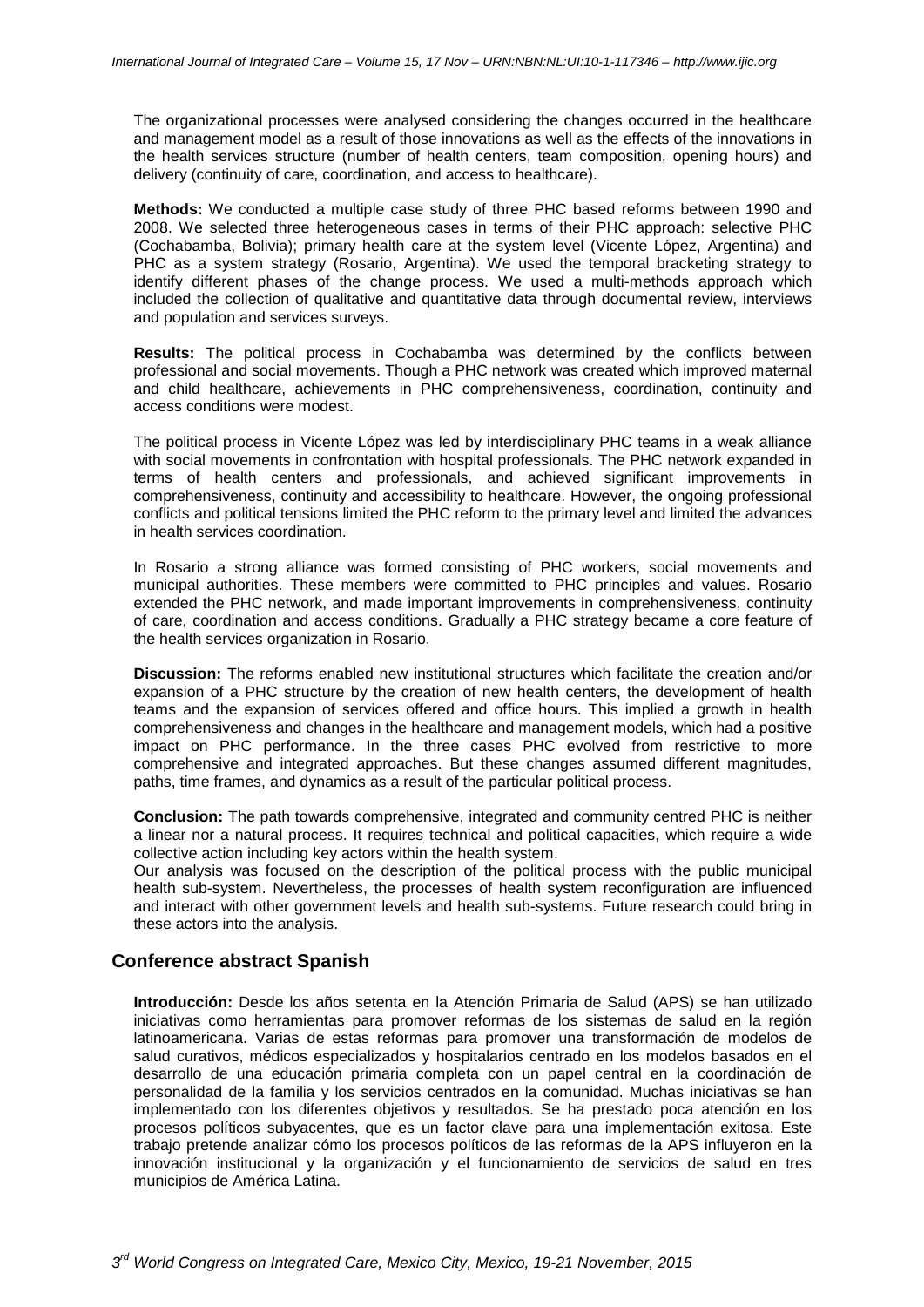**Teoría:** Sobre la base de un enfoque de la institucionalidad de la organización, que analiza la relación entre los procesos políticos y las innovaciones institucionales y de organización, junto con la dinámica entre los actores que tienen una influencia en las estructuras institucionales y organizacionales.

Se analizaron los procesos políticos teniendo en cuenta la dinámica de la dirección la acción colectiva, la composición (actores implicados en la promoción de cambios orientados hacia la institucionalización de los sistemas basados en la APS), relaciones (colaboración o competencia), y sus capacidades técnicas y políticas.

Se analizaron los procesos institucionales teniendo en cuenta la aparición de nuevas políticas, programas y los cambios en las estructuras de gestión, con capacidad para introducir nuevos esquemas, valores y/o concepciones normativas. Hemos marcado el enfoque de atención primaria de salud que prevalece durante las fases identificadas para cada caso teniendo en cuenta estos cambios.

Se analizaron los procesos de la organización teniendo en cuenta los cambios ocurridos en el modelo de atención y gestión, como resultado de esas innovaciones, así como los efectos de las innovaciones en la estructura de los servicios de salud (número de centros de salud, la composición del equipo, las horas de apertura) y la entrega (continuidad de la atención, la coordinación y el acceso a la asistencia sanitaria).

**Métodos:** Se realizó un estudio de casos múltiples de tres reformas basados en Atención Primaria de Salud (APS) entre 1990 y 2008. Se seleccionaron tres casos heterogéneos en términos de su enfoque de la APS: APS selectiva (Cochabamba, Bolivia); atención primaria de salud a nivel de sistema (Vicente López, Argentina) y la APS como estrategia del sistema (Rosario, Argentina). Se utilizó la estrategia de horquillado temporal para identificar las diferentes fases del proceso de cambio. Se utilizó un enfoque de múltiples métodos que incluía la recogida de datos cualitativos y cuantitativos a través de documentales de revisión, entrevistas y encuestas de población y de servicios.

**Resultados:** El proceso político en Cochabamba fue determinado por los conflictos entre los movimientos sociales y profesionales. Aunque una red de atención primaria de salud se creó, lo que mejoró la salud materno-infantil, los logros en la APS integralidad, coordinación, continuidad y condiciones de acceso fueron modestos.

El proceso político en Vicente López fue liderado por los equipos de APS interdisciplinarios en una alianza débil con los movimientos sociales en la confrontación con los profesionales del hospital. La red de atención primaria de salud se expandió en términos de centros de salud y los profesionales, ya han logrado mejoras significativas en la integralidad, la continuidad y la accesibilidad a la atención sanitaria. Sin embargo, los conflictos profesionales en curso y las tensiones políticas limitan la reforma de la APS en el nivel primario y limitan los avances en la coordinación de servicios de salud.

En Rosario se formó una fuerte alianza que consiste en trabajadores de APS, los movimientos sociales y las autoridades municipales. Estos miembros se comprometieron a principios y valores de la APS. Rosario amplió la red de atención primaria de salud, e hizo importantes mejoras en la integralidad, la continuidad de las condiciones de atención, coordinación y acceso. Poco a poco, una estrategia de atención primaria de salud se convirtió en un elemento central de la organización de servicios de salud en Rosario.

**Discusión:** Las reformas permitieron nuevas estructuras institucionales que facilitan la creación y/o ampliación de una estructura de atención primaria de salud mediante la creación de nuevos centros de salud, el desarrollo de los equipos de salud y la ampliación de los servicios ofrecidos y las horas de oficina. Esto implicó un crecimiento de la integralidad de la salud y los cambios en los modelos de asistencia sanitaria y de gestión, lo que tuvo un impacto positivo en el rendimiento de la APS. En los tres casos la APS evolucionó desde restrictiva a enfoques más amplios e integrados. Pero estos cambios supusieron diferentes magnitudes, caminos, marcos de tiempo, y la dinámica como resultado del proceso político en particular.